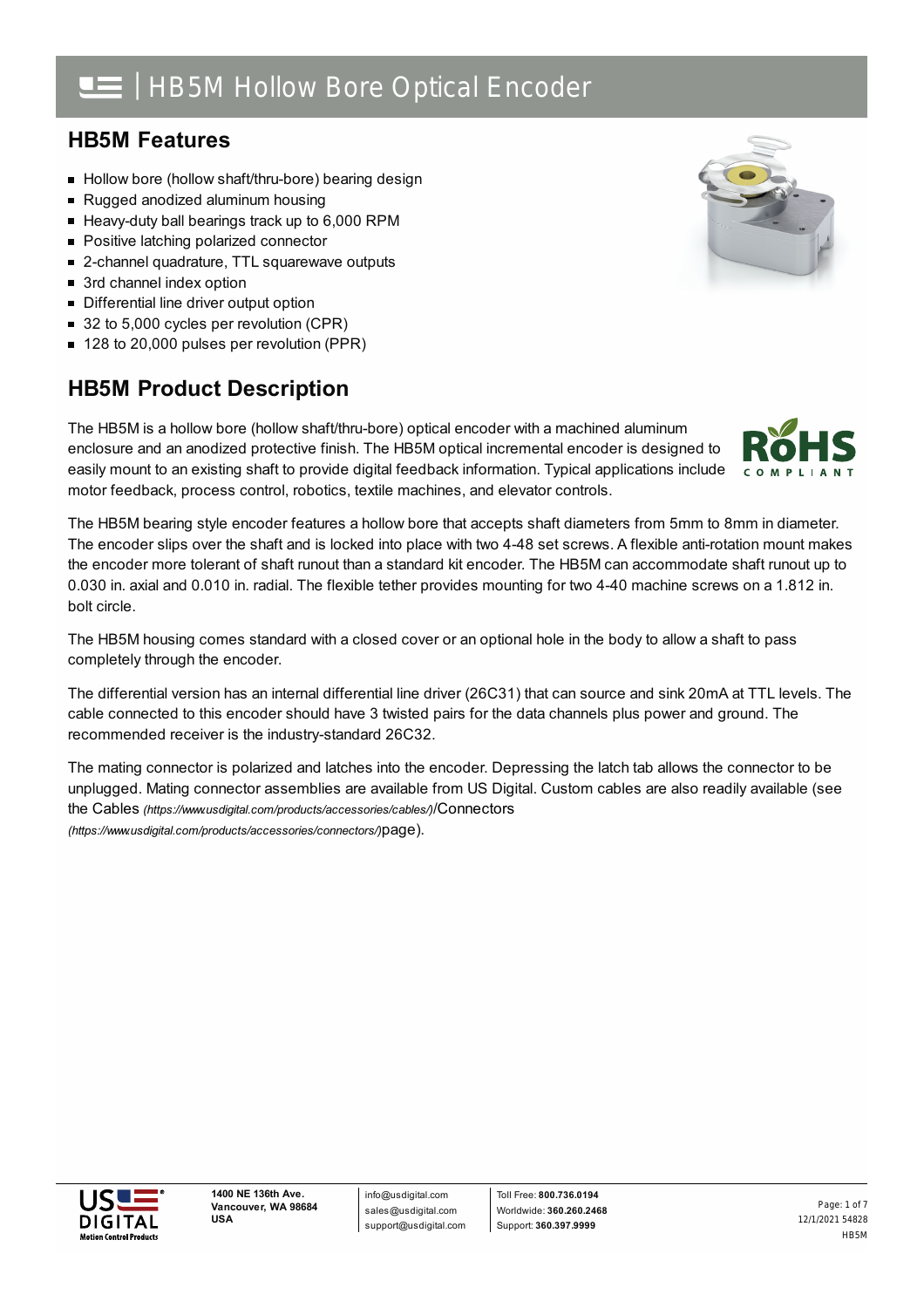## **Mechanical Drawings**



# **Specifications**

#### **ENVIRONMENTAL**

| <b>PARAMETER</b>                                                                                                   | <b>VALUE</b>   | <b>UNITS</b> |
|--------------------------------------------------------------------------------------------------------------------|----------------|--------------|
| Operating Temperature, CPR < 2000                                                                                  | $-40$ to $100$ | C            |
| Operating Temperature, CPR $\geq$ 2000                                                                             | $-25$ to 100   | C            |
| Vibration (5Hz to 2kHz)                                                                                            | 20             | G            |
| Shock, 11 mSec                                                                                                     | 50             | G            |
| Electrostatic Discharge<br>Single-ended (-S version), IEC 61000-4-2<br>Differential (-D version), Human Body Model | ±4<br>± 2      | kV           |



**1400 NE 136th Ave. Vancouver, WA 98684 USA**

info@usdigital.com sales@usdigital.com support@usdigital.com

Toll Free: **800.736.0194** Worldwide: **360.260.2468** Support: **360.397.9999**

12/1/2021 54828 HB5M Page: 2 of 7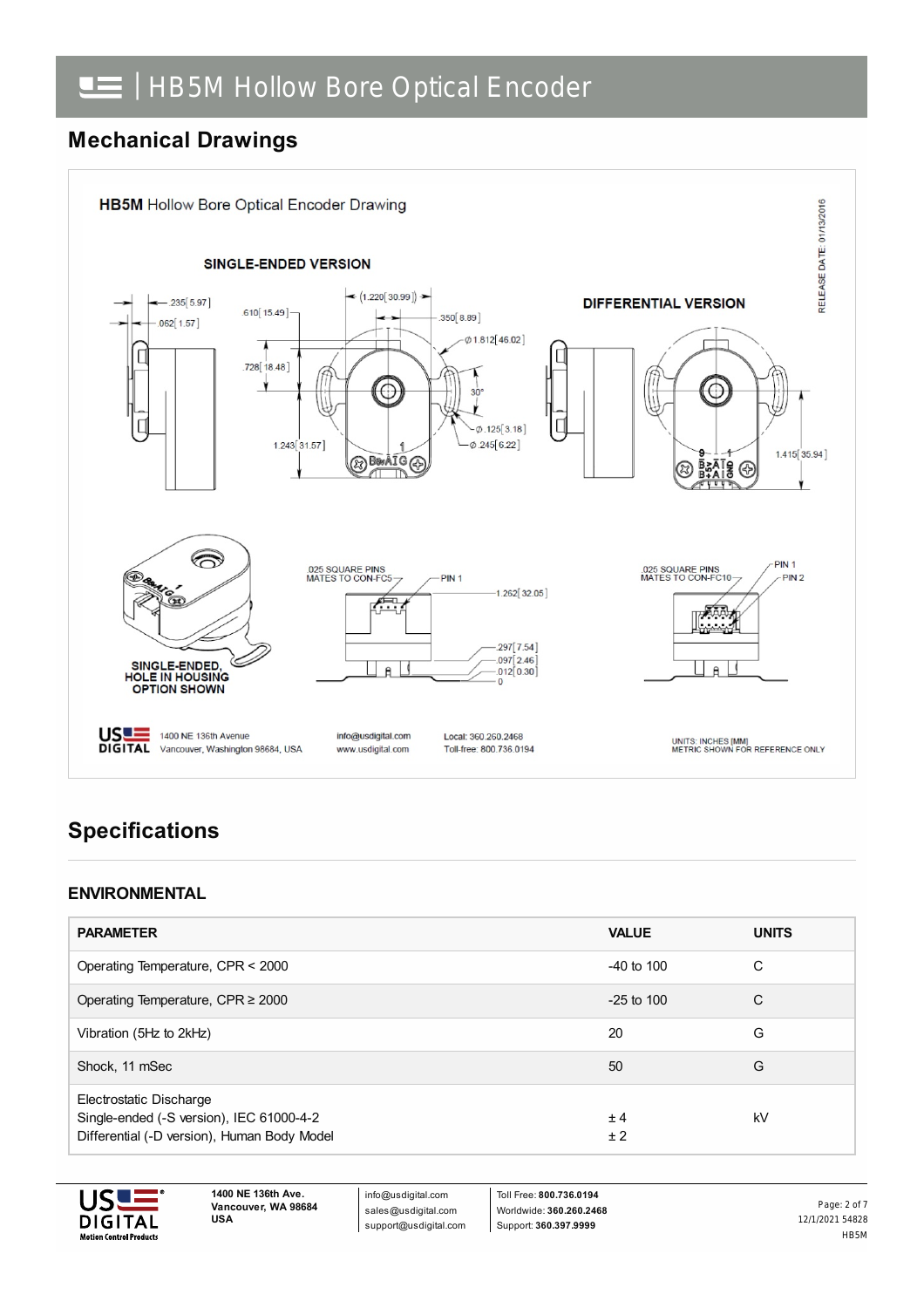#### **MECHANICAL**

| Parameter                                                       | Value                                                                                                                                     |
|-----------------------------------------------------------------|-------------------------------------------------------------------------------------------------------------------------------------------|
| Max. Acceleration                                               | 100000 rad/sec <sup>2</sup>                                                                                                               |
| Max. Shaft Speed (mechanical)                                   | 6000 rpm (1)                                                                                                                              |
| Max. Starting Torque                                            | $0.20$ oz-in                                                                                                                              |
| Max. Bore Load                                                  | $2$ lb.                                                                                                                                   |
| Weight                                                          | 2.84 oz.                                                                                                                                  |
| Max. Shaft Runout                                               | 0.010 in. T.I.R.                                                                                                                          |
| Max. Shaft Axial Play                                           | $± 0.030$ in.                                                                                                                             |
| Required Shaft Length (From mounting<br>surface)                | Min. $= 0.3$ in.<br>Max. $= 1.0$ in. with default cover.<br>$Max = No$ limit with H-option cover.                                         |
| Moment of Inertia                                               | 1.29 x 10 <sup><math>\text{A}</math></sup> -4 oz-in-sec <sup>2</sup>                                                                      |
| Technical Bulletin TB1001 - Shaft and<br><b>Bore Tolerances</b> | Download (https://www.usdigital.com/support/resources/reference/technical-docs/technical-<br>bulletins/shaft-and-bore-tolerances-tb1001/) |

(1) The maximum speed due to electrical considerations is dependent on the CPR. See the EM1

*(https://www.usdigital.com/products/encoders/incremental/modules/em1/)* and EM2

*(https://www.usdigital.com/products/encoders/incremental/modules/em2/)* product pages.

#### **PHASE RELATIONSHIP**

A leads B in a clockwise shaft rotation, and B leads A in counterclockwise shaft rotation when viewed from the rear side (opposite flexible mount) of the encoder.

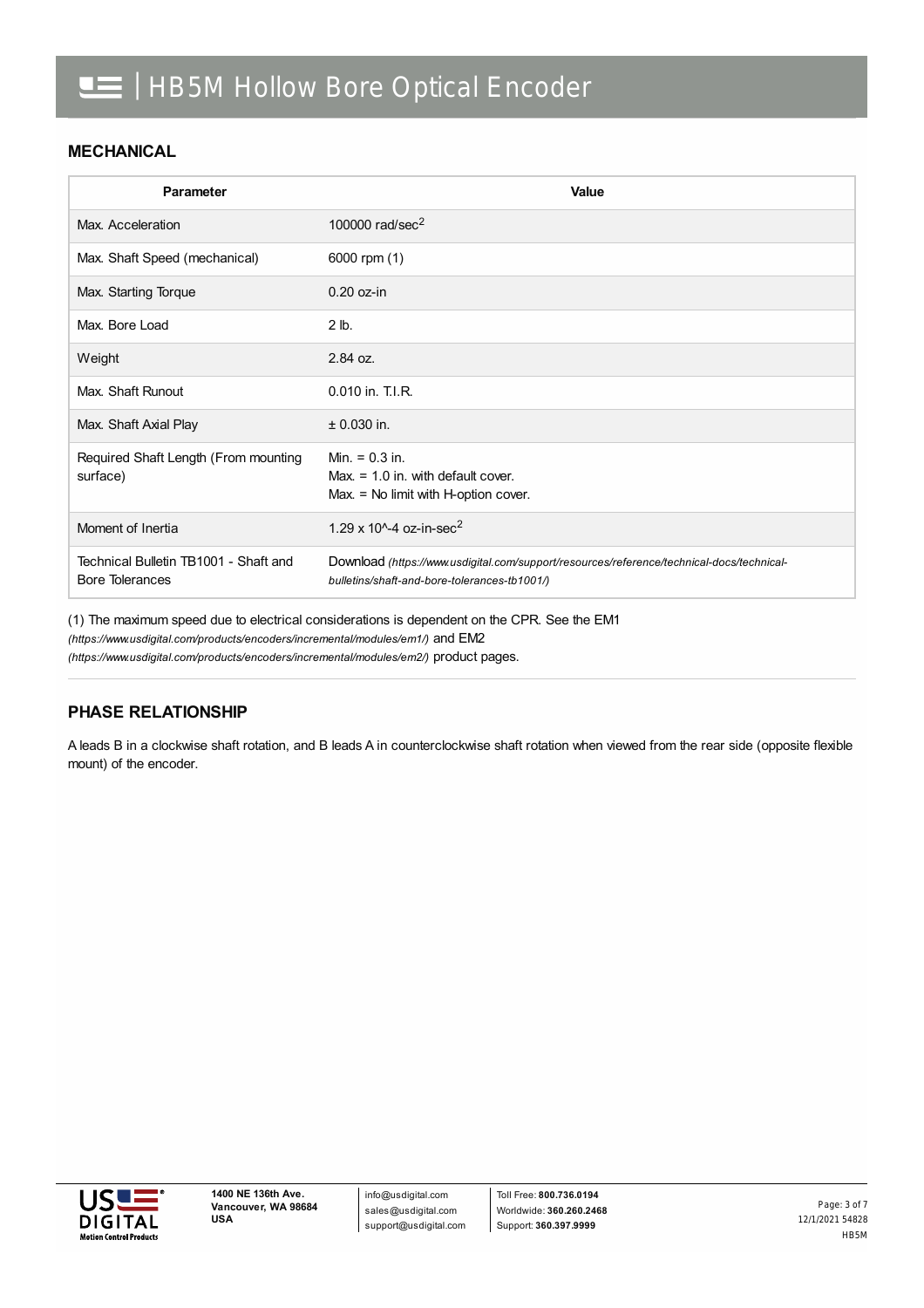#### **SINGLE-ENDED ELECTRICAL**

- Specifications apply over the entire operating temperature range.
- Typical values are specified at Vcc = 5.0Vdc and 25°C.

For complete details, see the EM1 *[\(https://www.usdigital.com/products/encoders/incremental/modules/em1/\)](https://www.usdigital.com/products/encoders/incremental/modules/em1/)* or EM2 *(https://www.usdigital.com/products/encoders/incremental/modules/em2/)* product pages.

| <b>PARAMETER</b>           | MIN. | TYP. | MAX. | <b>UNITS</b> | <b>CONDITIONS</b>                        |
|----------------------------|------|------|------|--------------|------------------------------------------|
| Supply Voltage             | 4.5  | 5.0  | 5.5  | V            |                                          |
| Supply Current             |      | 27   | 33   | mA           | $CPR < 500$ , no load                    |
|                            |      | 54   | 62   | mA           | CPR $\geq$ 500 and < 2000, no load       |
|                            |      | 72   | 85   | mA           | $CPR \ge 2000$ , no load                 |
| Low-level Output           |      |      | 0.5  | V            | $I_{OL}$ = 8mA max., CPR < 2000          |
|                            |      |      | 0.5  | V            | $I_{OL}$ = 5mA max., CPR $\geq$ 2000     |
|                            |      | 0.05 |      | V            | no load, CPR < 2000                      |
|                            |      | 0.25 |      | $\mathsf{V}$ | no load, CPR ≥ 2000                      |
| High-level Output          | 2.0  |      |      | V            | $I_{OH}$ = -8mA max. and CPR < 2000      |
|                            | 2.0  |      |      | $\mathsf{V}$ | $I_{OH}$ = -5mA max. and CPR $\geq$ 2000 |
|                            |      | 4.8  |      | V            | no load and CPR < 2000                   |
|                            |      | 3.5  |      | V            | no load and CPR ≥ 2000                   |
| Output Current Per Channel | -8   |      | 8    | mA           | CPR < 2000                               |
|                            | $-5$ |      | 5    | mA           | $CPR \ge 2000$                           |
| Output Rise Time           |      | 110  |      | nS           | CPR < 2000                               |
|                            |      | 50   |      | nS           | $CPR \ge 2000$ , $\pm$ 5mA load          |
| Output Fall Time           |      | 100  |      | nS           | CPR < 2000                               |
|                            |      | 50   |      | nS           | $CPR \ge 2000$ , $\pm$ 5mA load          |

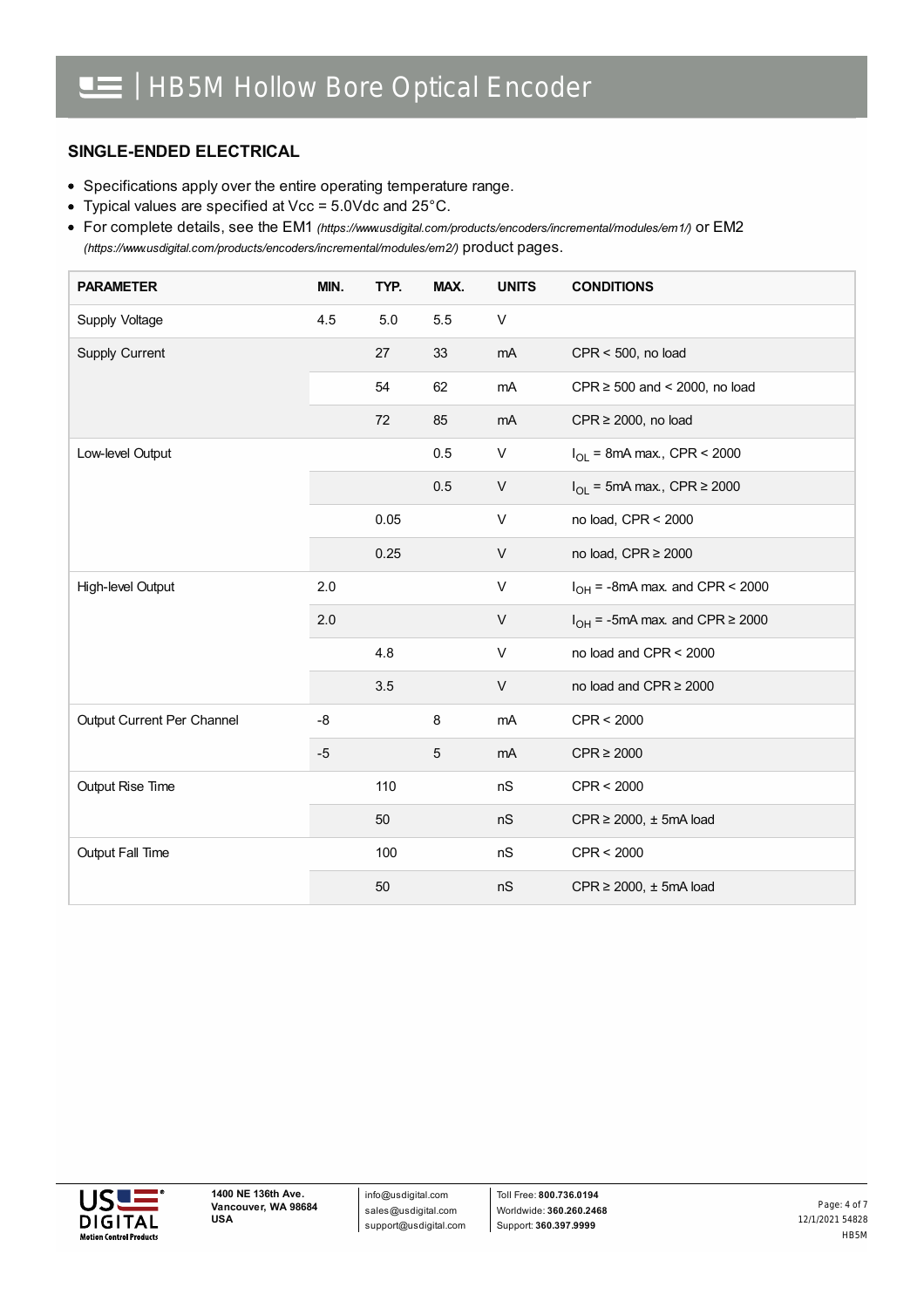#### **DIFFERENTIAL ELECTRICAL**

- Specifications apply over the entire operating temperature range.
- Typical values are specified at Vcc = 5.0Vdc and 25°C.

For complete details, see the EM1 *[\(https://www.usdigital.com/products/encoders/incremental/modules/em1/\)](https://www.usdigital.com/products/encoders/incremental/modules/em1/)* or EM2 *(https://www.usdigital.com/products/encoders/incremental/modules/em2/)* product pages.

| <b>PARAMETER</b>                   | MIN. | TYP. | MAX. | <b>UNITS</b> | <b>CONDITIONS</b>                  |
|------------------------------------|------|------|------|--------------|------------------------------------|
| Supply Voltage                     | 4.5  | 5.0  | 5.5  | V            |                                    |
| Supply Current                     |      | 29   | 36   | mA           | $CPR < 500$ , no load              |
|                                    |      | 56   | 65   | mA           | CPR $\geq$ 500 and < 2000, no load |
|                                    |      | 74   | 88   | mA           | CPR $\geq$ 2000, no load           |
| Low-level Output                   |      | 0.2  | 0.4  | V            | $I_{\Omega}$ = 20mA max.           |
| High-level Output                  | 2.4  | 3.4  |      | $\vee$       | $I_{OH}$ = -20mA max.              |
| Differential Output Rise/Fall Time |      |      | 15   | nS           |                                    |



12/1/2021 54828 HB5M Page: 5 of 7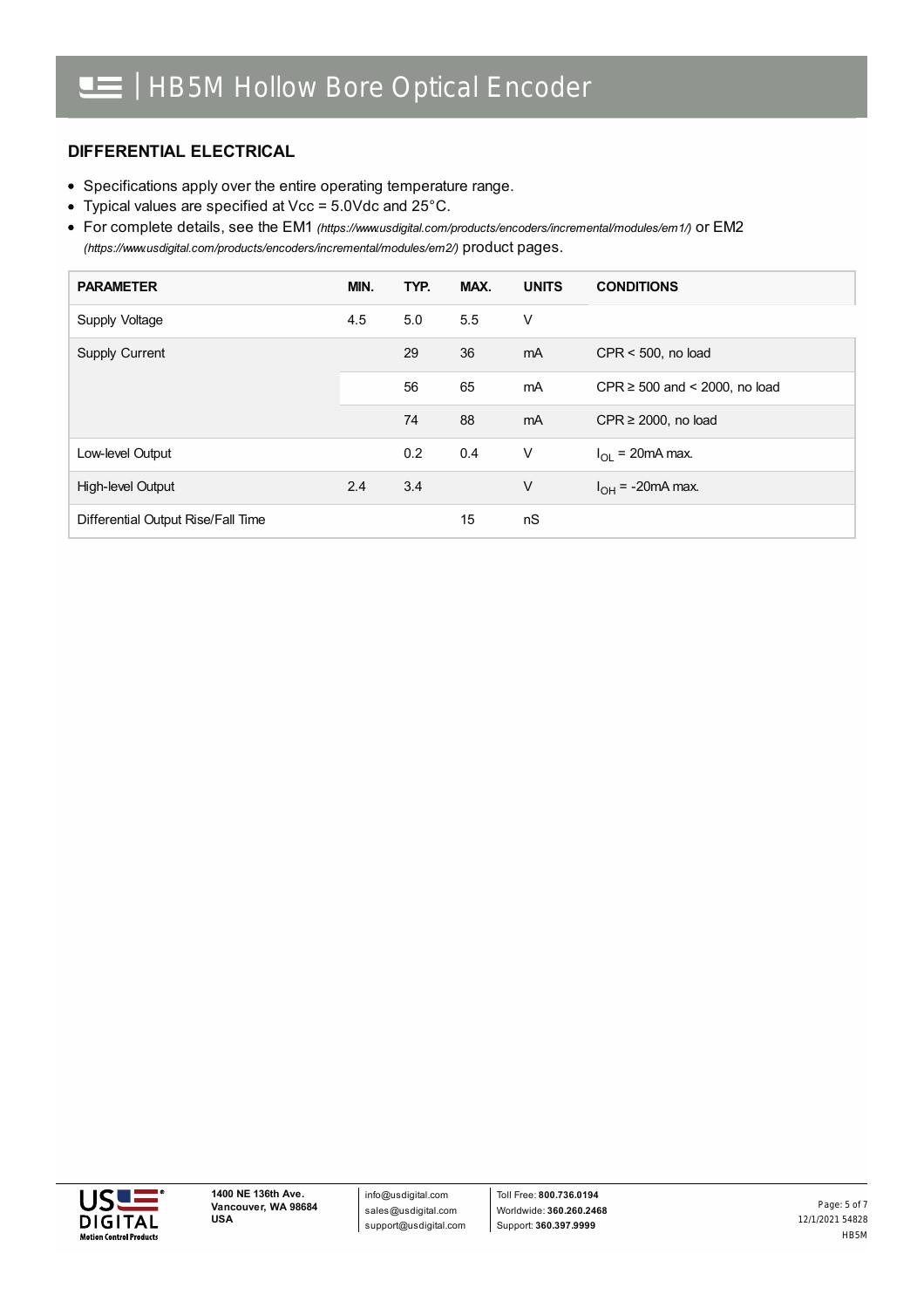#### **PIN-OUTS**

#### **5-PIN SINGLE-ENDED:**

| <b>PIN</b> | <b>DESCRIPTION</b> |
|------------|--------------------|
|            | Ground             |
| 2          | Index              |
| 3          | A channel          |
| 4          | +5VDC power        |
| 5          | <b>B</b> channel   |

#### **10-PIN DIFFERENTIAL**

| <b>PIN</b>     | <b>DESCRIPTION</b> |
|----------------|--------------------|
| 1              | Ground             |
| $\overline{2}$ | Ground             |
| $\sqrt{3}$     | Index-             |
| $\overline{4}$ | Index+             |
| $\sqrt{5}$     | A- channel         |
| $\,6\,$        | A+ channel         |
| $\overline{7}$ | +5VDC power        |
| $\,8\,$        | +5VDC power        |
| $9$            | B- channel         |
| $10$           | B+ channel         |